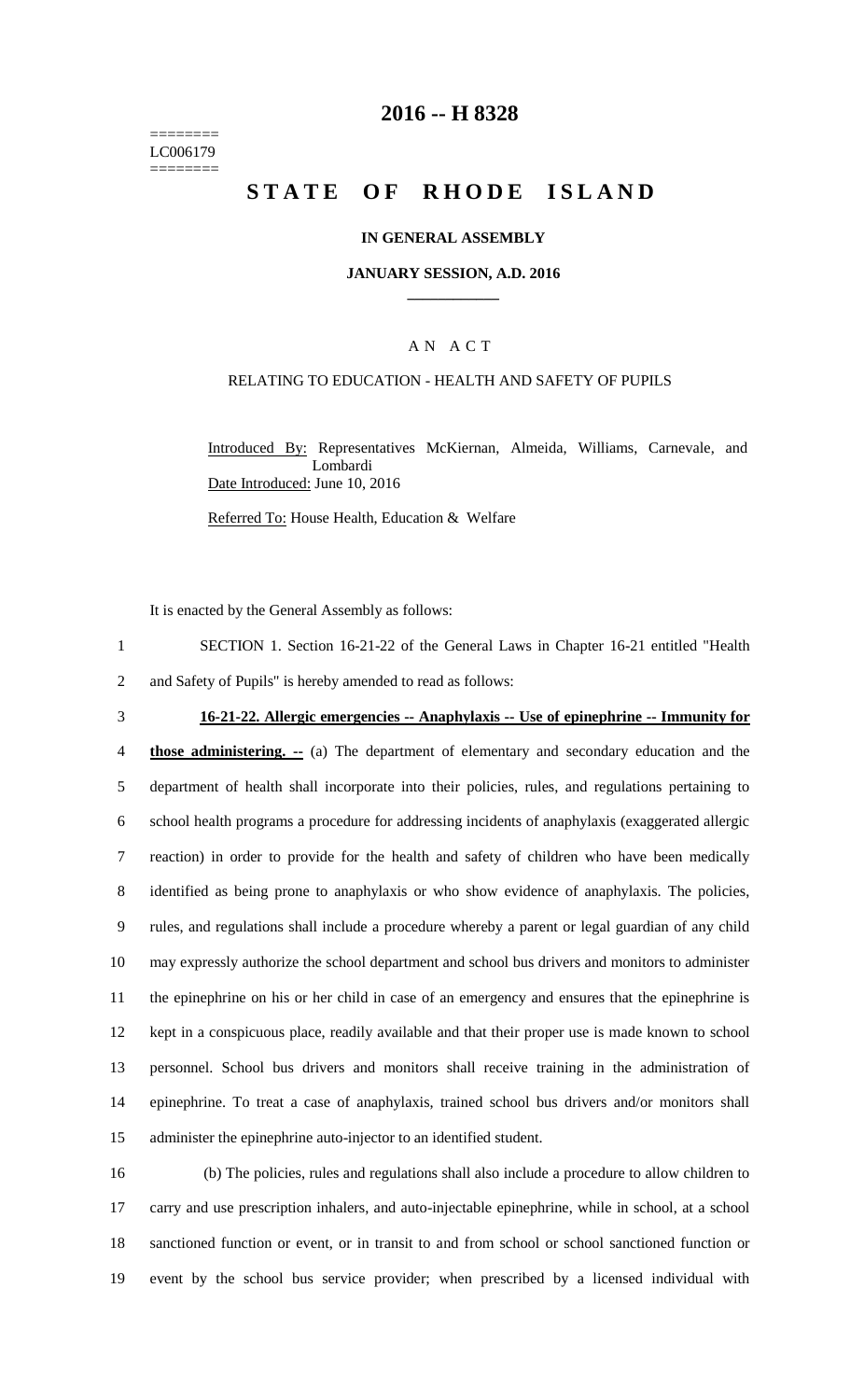prescriptive privileges. Children who need to carry prescription inhalers and/or auto-injectable epinephrine shall provide the school and the school bus service provider with medical documentation that the inhaler and/or auto-injectable epinephrine has been legitimately prescribed and that the child needs to carry it on his or her person due to a medical condition but no child shall be disciplined solely for failure to provide this documentation in advance.

 (c) Parents shall provide a doctor's letter or prescription notifying the school and the school bus service provider of their child's allergy and the need to administer epinephrine in an allergic emergency.

 (d) No school teacher, school administrator, or school health care personnel, school bus driver, school bus monitor or any other school personnel shall be liable for civil damages which may result from acts or omissions in use of the epinephrine which may constitute ordinary negligence; nor shall the school personnel mentioned in this subsection be liable for civil damages which may result from acts or omissions in the use of prescription inhalers by children which may constitute ordinary negligence. This immunity does not apply to acts or omissions constituting gross negligence or willful or wanton conduct. For the purposes of determining immunity from liability under subsection (d) only, the term "other school personnel" shall include any private entity providing school bus services and individual school bus drivers and monitors employed or otherwise engaged by such school bus service entities.

 (e) School physicians may execute standing orders and prescriptions for school nurses to 20 use epinephrine when there are symptoms of anaphylaxis. The school department may permit each school within their jurisdiction to maintain epinephrine in cartridge injections for the 22 purpose of emergency first aid to students who experience allergic reactions. The department's policies, rules, and regulations shall also include the conditions and procedures for the storage 24 and administration of epinephrine for the purpose of emergency first aid to students who experience allergic reactions. (f) The student's parent or guardian is responsible for supplying and replacing when

- necessary all prescription medication that is authorized pursuant to this section.
- SECTION 2. This act shall take effect on July 1, 2016.

======== LC006179 ========